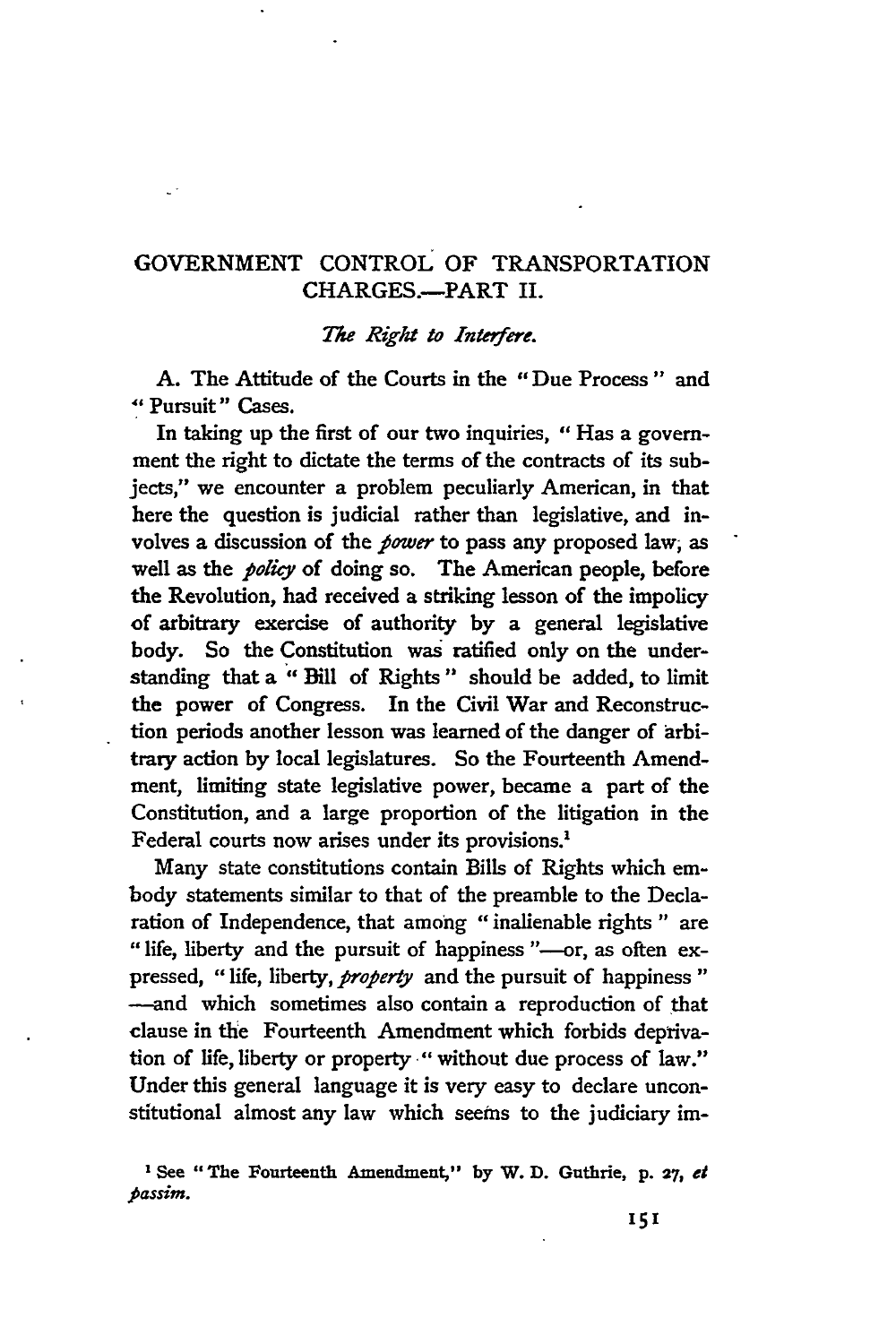politic, especially if the word "liberty" receives the definition given it by Chief Justice Sharswood-" absence of restraint, except by *equal, just* and *impatial* laws." 1

The result of this attitude is the "new canon of constitutional law, viz., *that a statute interfering with ' natural* rights' *must be shown to be authorized, not that it must be shown to be prohihited."* 2

The advocate of any scheme of constructive legislation hasthus thrown upon him a double burden of proof. He must not only show a need that will be met by the proposed statute, must not only show that public policy calls for the law, but he must go farther and affirmatively prove, to the satisfaction **of** the judiciary, that the legislature has the enacting power. Such decisions as have upheld laws interfering with " natural rights" have admitted $3$  a presumption, created by constitutional Bills of Rights, against the power to enact such laws, and have rebutted that presumption by calling in another, viz., that all constitutional restrictions leave untouched the "police power" of the state. This "police power," which alone can be exercised in abridgment of the " natural rights of man," is as shadowy and uncertain as are those rights themselves. No definition is possible. One can only say that it means *the power to pass laws.* It cannot mean laws of any particular kind, for statutes on every imaginable subject have been held to be within it.

It "is but another name for that authority which resides in every sovereignty to pass all laws for the internal regulation

**I** See I Sharswood's Blackstone, **p. 127,** n. **;** also i Lewis's BL. **p. 127.** The latter editor adds to Sharwood's note, "Perhaps, however, liberty is not attained until, as under the Constitution, State and Federal, in the United States, there is a sphere of individual liberty of action which is protected from governmental interference, *i. e.,* the right to pursue any calling."

2Mr. Richard **C.** McMurtrie, in **32** AM. LAW **R-G. (N. S.) 1, 9,** January, 1893.

*I E.g.* "That no general *fiower* resides in the legislature to regulate private business, prescribe the conditions under which it shall be conducted, fix the price of commodities or of services, or interfere with freedom of contracts, we cannot doubt :" Andrews, **J.,** in Peo. v. Budd, **117 N.** Y. **I, 15** (1889).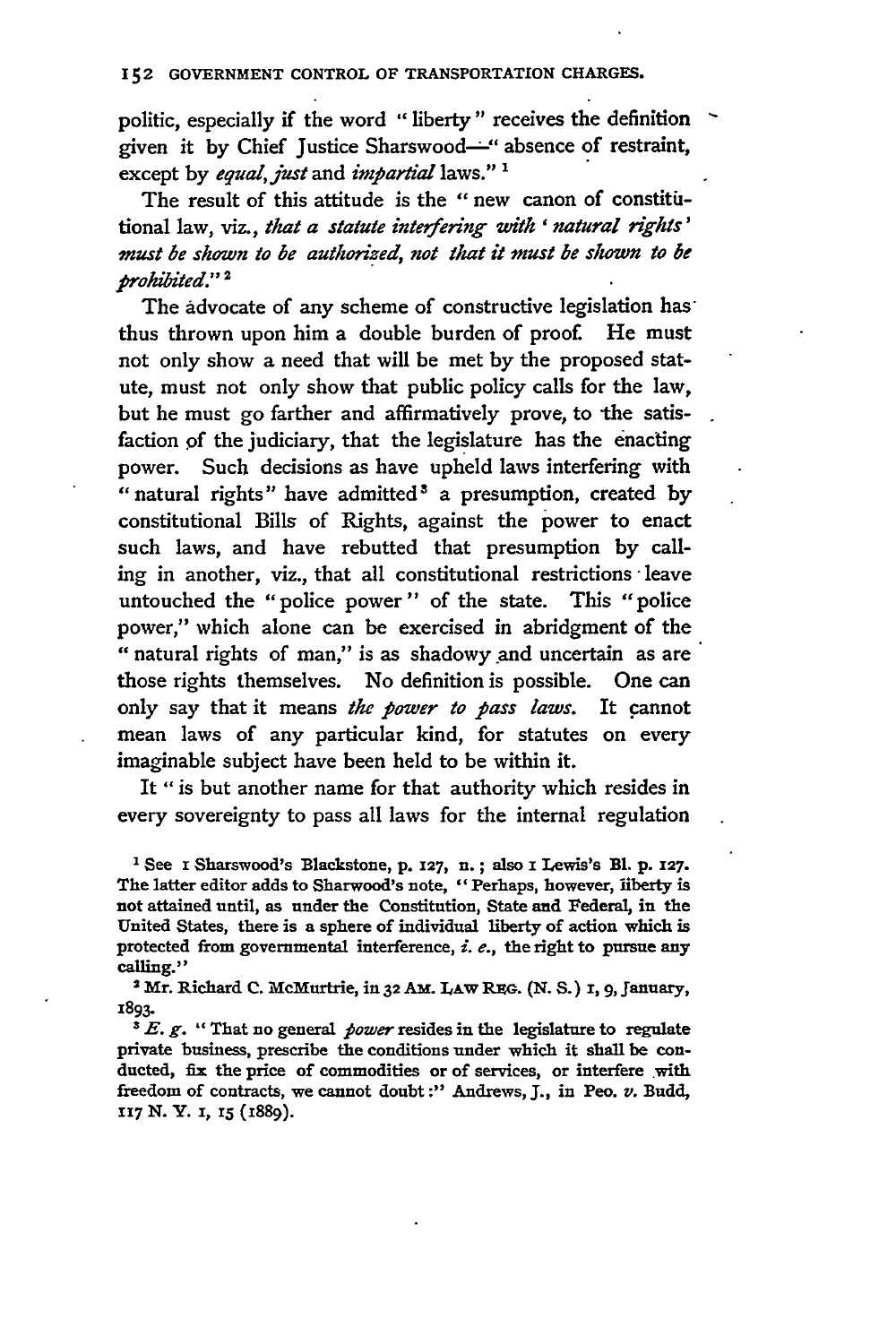and government of the state, necessary for the public welfare;"<sup>1</sup> "nothing more nor less than the power of government inherent in every sovereignty to the extent of its dominions."<sup>2</sup>

The limit of its field depends on the court before which the question comes. The dividing line between this "police power," this general right of the legislature to pass the laws it deems best for the well-being of society, on the one hand, and on the other, the "inalienable natural rights," the constitutional "free-born," "Anglo-Saxon" right not to be bothered by laws, is drawn, in most instances, not from judicial but from economic considerations. The decision is apt to be, because the policy of the law under discussion does not appeal to the judges, because the "paternal theory of government is odious" to them, because they think the "happiness" of mankind will be best promoted **by** the least governmental interference.<sup>3</sup>

**I** Peo. v. Budd, 1i7 **N. Y. I, I4;** 5 L..R. **A. 559, 565** (1889), Andrews,J.

2 Taney, **C. J.,** in the License Cases, **5** How. **504, 583 (1847). <sup>3</sup>**The majority opinions in cases pronouncing "interference" laws unconstitutional, and the dissenting opinions in cases reaching an opposite result, are **full** of language showing this utter confusion of policy and power, of legislative and judicial functions. Gordon, **J.,** in Godciarles v. Wigeman, **113** Pa. 431 (i886), a "Company Store" case, grows angry over the "insulting attempt to put the laborer under a legislative tutelage." In State v. Goodwill, **33** W. Va. **179,** 186 (1889), another case involving a " Truck Act," Snyder, P., says the law "is a species of sumptuary legislation which has been universally condemned, as an attempt to degrade the intelligence, virtue and manhood of the American laborer and foist upon the people a paternal government of the most objectionable character, because it assumes that the employer is a knave and the laborer an imbecile." It is refreshing to turn from this to the opinion of I.ucas, P., State v. Peel Splint Coal **Co.,** 36 W. Va. **802, 838 (1892),** a case virtually overruling the preceding. He says, "How far this act may be objectionable as being what the counsel call 'paternal legislation **'** I have not considered, deeming that a matter for the legislature, not for the courts." In contrast are the words of Brannon, **J.,** dissenting, at **p. 856,** "Vain would be the pursuit of happiness if the right of contract necessary to secure the bread of life and raiment and home be taken away." Like this is the pathetic language of the New York Court of Appeals in pronouncing unconstitutional a law prohibiting the manufacture of tobacco in tenement house "sweat shops," when it declaims against the iniquity of "forcing the cigarmaker from his home and its hallowed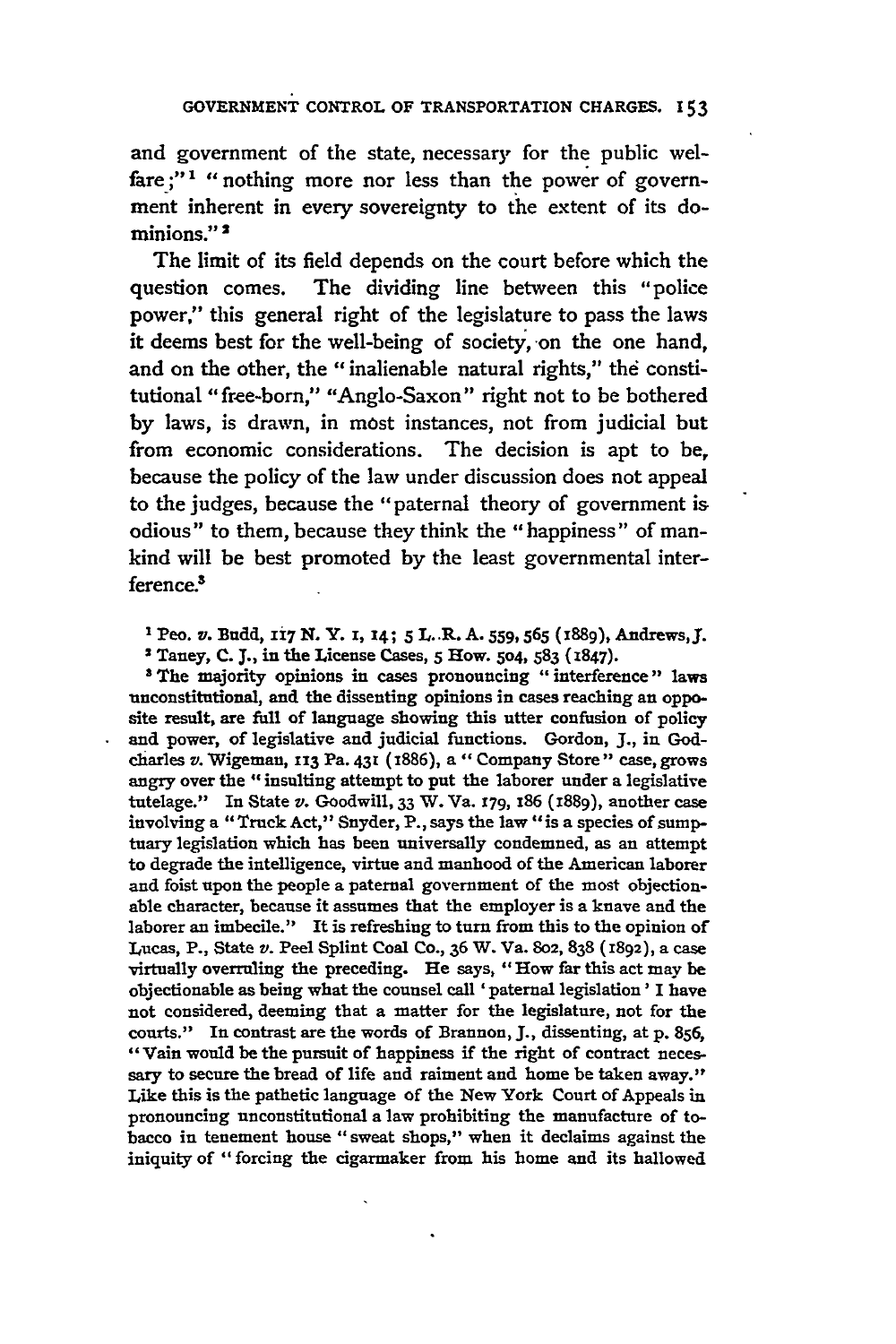**A** most striking indication of the widespread character of this belief in implied or general restrictions on legislative power, is found in the discussion in other states of the provision in the constitution of the State of Massachusetts, whidh empowers the legislature *"to* make, ordain and establish, **all** manner of wholesome and reasonable orders, laws, statutes and ordinances, directions and instructions, either with penalties or without; so as the same be not repugnant or contrary to this constitution, as they shall judge to be for the good and welfare of this Commonwealth, and for the government and ordering thereof, and of the subjects of the same."<sup>1</sup> It is also declared in the first article that "all men are born free and equal, and have certain natural, essential, and unalienable rights; among which may be reckoned the right of enjoying and defending their lives and liberties; that of acquiring, possessing and protecting property; in fine, that of seeking and

associations and beneficent influences :" **ReJacobs, 98 N. Y. 98, zr3 (1885).**

Mr. Justice Brewer is, perhaps, the most thoroughgoing individualist on the Supreme Bench, and never hesitates to display his philosophy of government in his judicial opinions. While a member of the Kansas court, he said, in a dissenting opinion (State v..Nemaha County, **7** Kans. **542,** *554-5* **(1871)),** "The object of the constitution of a free government is to grant, not to withdraw, power. **. . .** The habit of regarding the legislature as *inherently omnipotent,* and looking at what express restrictions the constitution has placed upon its action, is dangerous, and tends to error. Rather, regarding first, those essential truths, those axioms of civil and religious liberty upon which all free governments are founded; and secondly, statements of principles in the Bill of Rights, upon which the governmental structure is reared, we may then properly inquire what powers the words of the constitution, the terms of the grant, convey." He approves **(p. 557)** the practice of declaring an act of the legislature void *"because it does not fall within the general grant of power* to that body."

In his dissent, in Budd v. New York, **143 U. S.** 517, **551** (i89x), **the** learned justice avows how "odious" to him is the "paternal theory of government" and expresses his apprehension that "Looking Backward" may be "nearer than a dream." Again, dissenting, in Brass v. Stoeser, **153 U. S.** 391, **410** (1894), he fears "that the country is rapidly traveling the road which leads to that point where all freedom of contract and conduct will be lost." In Holden *v.* Hardy, 169 **U. S.** 366 (1897), holding constitutional an eight-hour law for miners, Mr. Justice Brewer once more dissented, but delivered no opinion.

<sup>1</sup> Mass. Con. Pt. II, ch. 1, sec. 1, art. 4.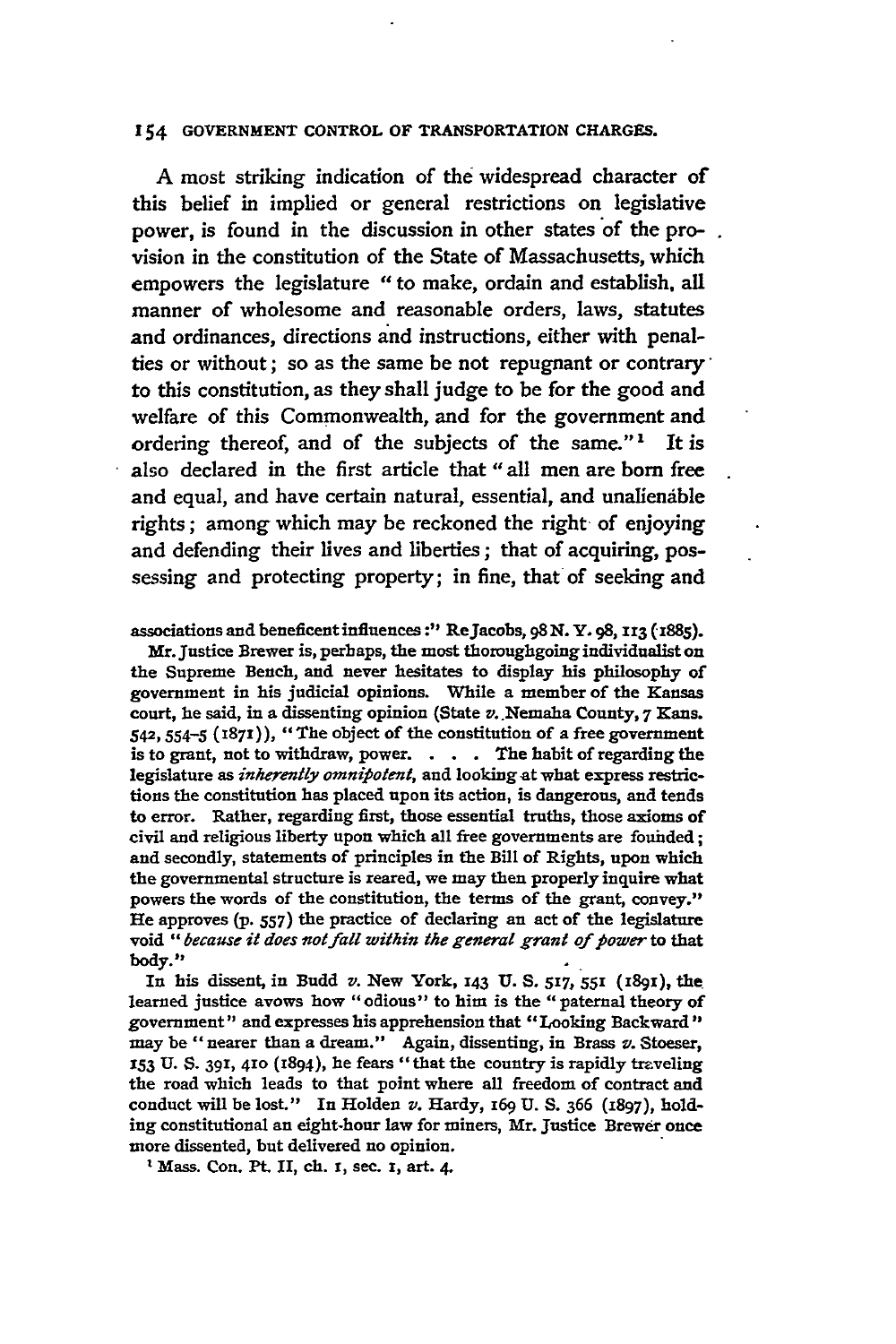obtaining their safety and happiness." This seems to differ from corresponding articles of other constitutions only in that it speaks of "seeking" happiness instead of "pursuing" it. Nevertheless, the language first quoted has actually been considered to give the Massachusetts legislature an *extraordinary degree. of power, and thus to explain decisions of the Massachusetts courts upholding laws impairing the freedom of contract!'* The implication being that these laws would be invalid in the absence of such general grant of power as that in the article cited. Such ideas go far to show what a preponderance of authority we have come to assign the judiciary in the United States.

We find, then, a general prejudice, judicial and lay, against the power to enact laws regulating contracts. The attempt to bring any specific statute within the "police power," which courts allow still resides in legislative bodies, to a greater or less degree according to the potency assigned in this or that locality to declarations of rights, and Fourteenth Amendments, entails most often a complete examination of the policy of the proposed law. In no other way can most courts determine the victory in the battle of Police Power against Natural Rights.

In the labored effort to find justifications for permitting the law-making branch of the government to do here, what it does in every other county of the globe, without judicial dispute, and as far as concerns the question of power, without the necessity of justification, many "speculative, if not fanciful reasons have been assigned."<sup>2</sup> These reasons, the speculative and fanciful, as well as the solid and substantial, are in a measure susceptible of classification. The rough outline given in the first article of this series will here be followed.<sup>3</sup>

**1 See** Ritchie *v.* **Peo., 155** Ills. **98, 115** (1895), where Magruder, **J.,** says of Comm. v. **Mfg.** Co., **i2o** Mass. **385 ( ), "The decision referred to** was evidently made in view of the large discretion so [i. *e.,* in the consti**tution]** vested in the legislative branch of the government." See, also, Stimsbn's "Handbook of the Labor Laws of the United States," **p. 6.**

2 Peo. **v.** Budd, **117 N. Y. x, 25** (1889), Andrews, **J.**

**3** See the December (1898) number of this magazine.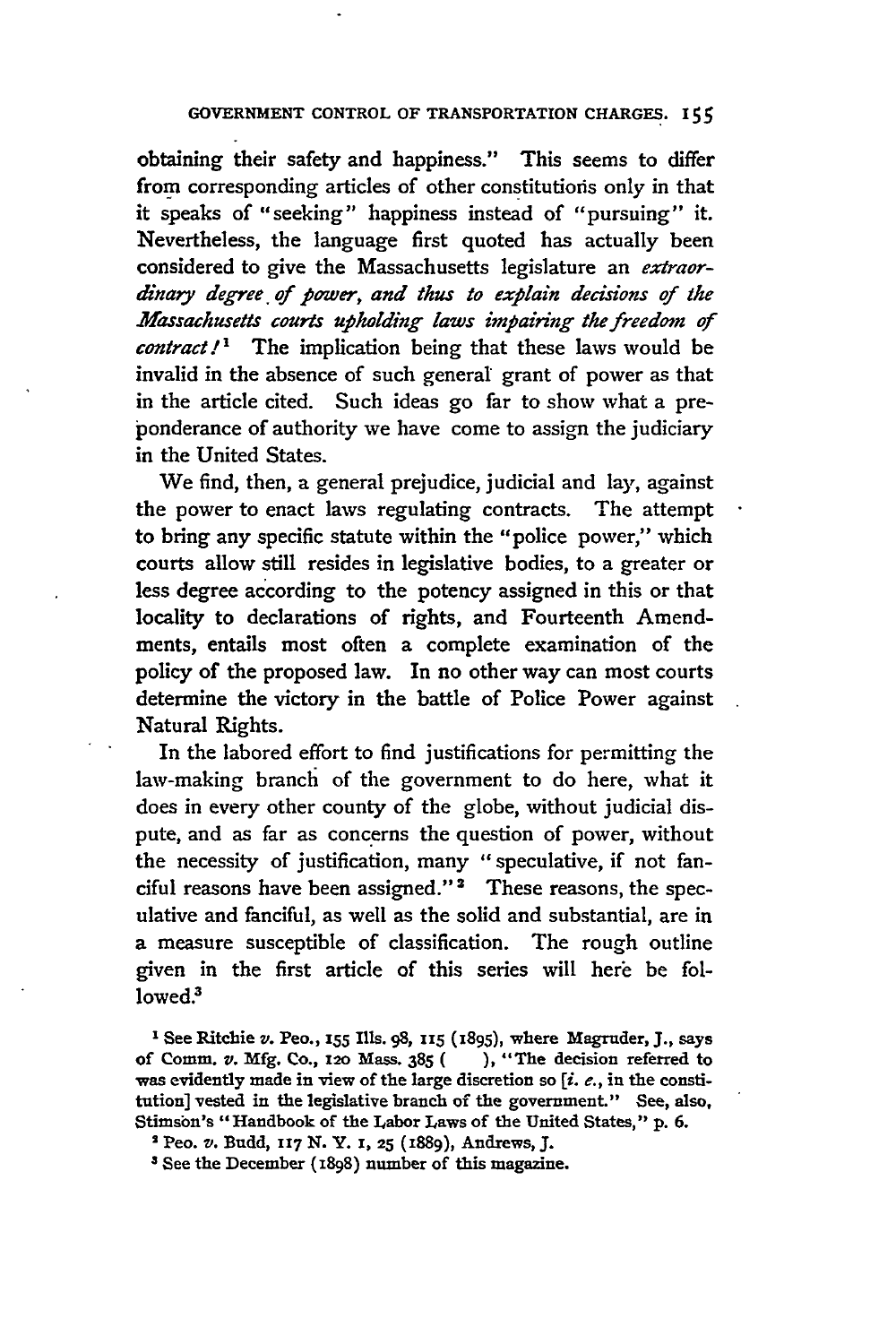B. Reasons that have been Advanced for Bringing any **-** Specific "Interference" with Contracts within the "Police Power of the State," Granting an Implied Prohibition of such Legislation in General.

**I.** Public Character of Parties to Contract.

(a). Artificial Persons.

(b). Persons under Special Governmental Favor.

Transportation, interference with which is the principal subject of the present investigation, in modem times is chiefly carried on by corporations, and by corporations enjoying privileges, such as that of eminent domain, which would seem to render them peculiarly liable to state control. Transportation companies, then, would come under both of the sub-heads given above, and if the reasons thereby indicated are justified, if they are not "speculative and fanciful," inquiry as to governmental power over transportation contracts need go no farther.

## (a). *Arificial Persons.*

First, as to the artificial character of the corporate personality. Since the Dartmouth College case all charters are granted subject to alteration, amendment or repeal. If a charter, as originally issued, expressly or impliedly allows the corporation to make such contracts in the course of its business as it may choose, does the reserved right to alter and amend of itself justify the state in taking from its creature the management of the business for which it was created? The idea that it does, seems to the writer the result of that metaphysical, strained conception of a corporation as *an actual personality-to* be sure, "invisible, intangible" and to be found "only in contemplation of law"-but still so real as to take from the consciences of its members all' moral responsibility for its actions on the one hand, and on the other hand to suffer every sort of restriction, attack and deprivation, as though it were some strange enemy of the people-some skydropping Martian, or, rather, some too-cleverly fashioned Frankenstein--- to be slain. If the government has no right to interfere with an individual, it certainly has no such right in case of a partnership, or a limited partnership, or a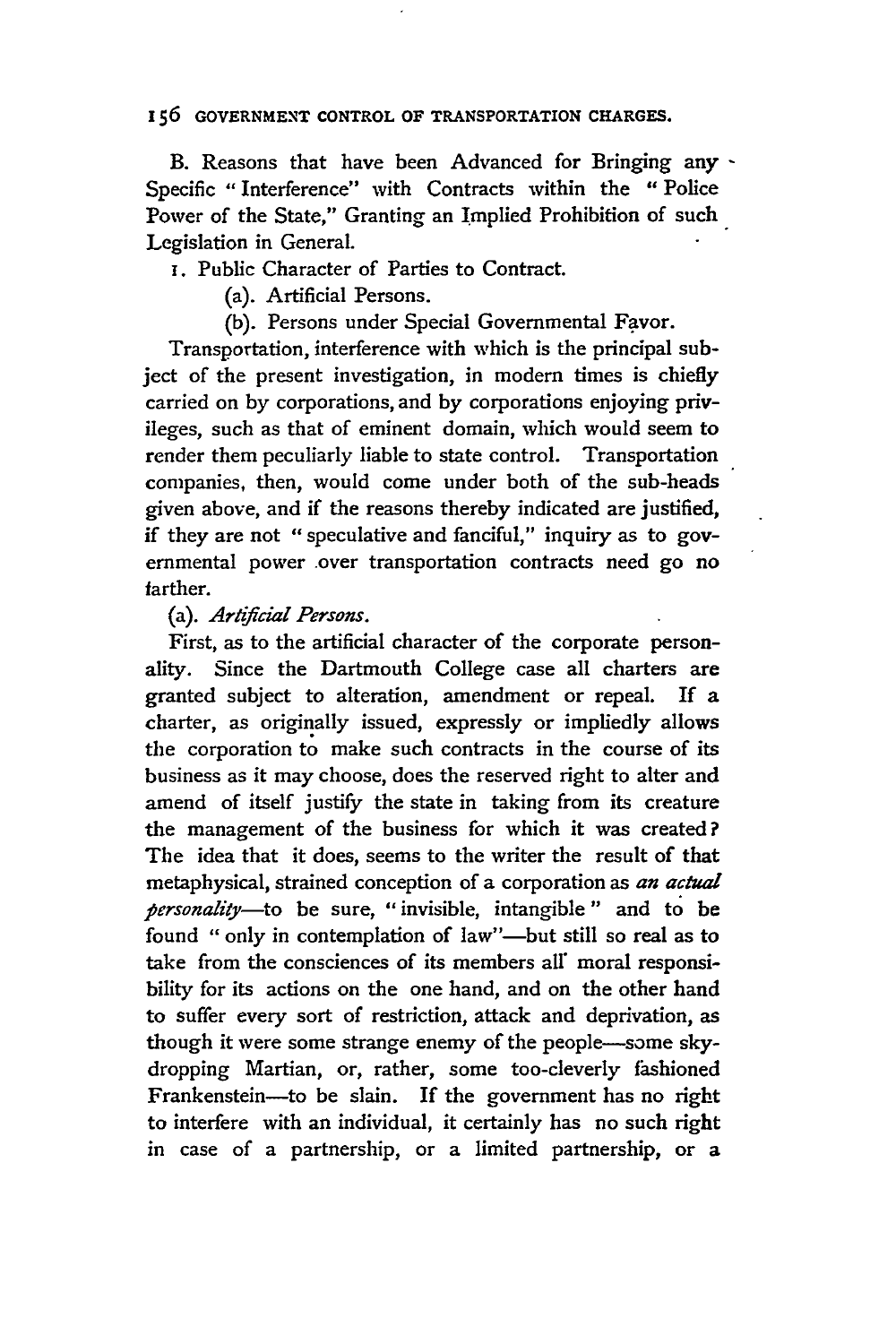joint stock company. **Why** is it different with the corporation, between which and the joint stock company in most cases only an arbitrary distinction of name exists? "Behind the artificial body created by the legislature stand the corporators, natural persons, who have united their means to ac- •complish an object beyond their individual resources, and who are as much entitled, under the guaranties of the Constitution, to be secured in the possession and use of their prop- •erty thus held as before they had associated themselves together.<sup>1</sup>

Support has been given this theory, however, not only by numerous loose expressions in the transportation cases, but more specifically in at least one case in the Supreme Court of the United States,<sup>2</sup> a case involving governmental regulation of water rates. Waite, *C:* **J.,** said (p. 352), "The Spring Valley Company is an artificial being, created by and under the authority of the legislature of California, . . . and, -consequently, this company was, from the moment of its creation, subject to the legislative power of alteration, and, if deemed expedient, of absolute extinguishment as a corporate body **. . .** (P. **355)-** The question here is **. . .** between the state and one of its corporations as to what corporate privileges have been granted. The power to amend cor- -porate charters is, no doubt, one that bad men may abuse, but when the amendments are within the scope of the power, the -courts cannot interfere with the discretion of the legislatures that have been invested with the authority to make them." This language, doubtless, was applicable to the peculiar cir- •cumstances of that case, though it is noteworthy that the interference of the state was justified also on the ground of **"** public interest." But other cases, notably those dealing with laws regulating contracts of employment, have pushed the theory to its utmost.

In this line of cases stress is laid on the fact that no powers of contract or powers of any kind belong to the corporation

2 Spring **Valley** Water **Works v. Schottler,** *supra.*

<sup>&</sup>lt;sup>1</sup> Field, J., dissenting, in Spring Valley Water Works v. Schottler, 110 **ZT. S. 347, 371 (1884).**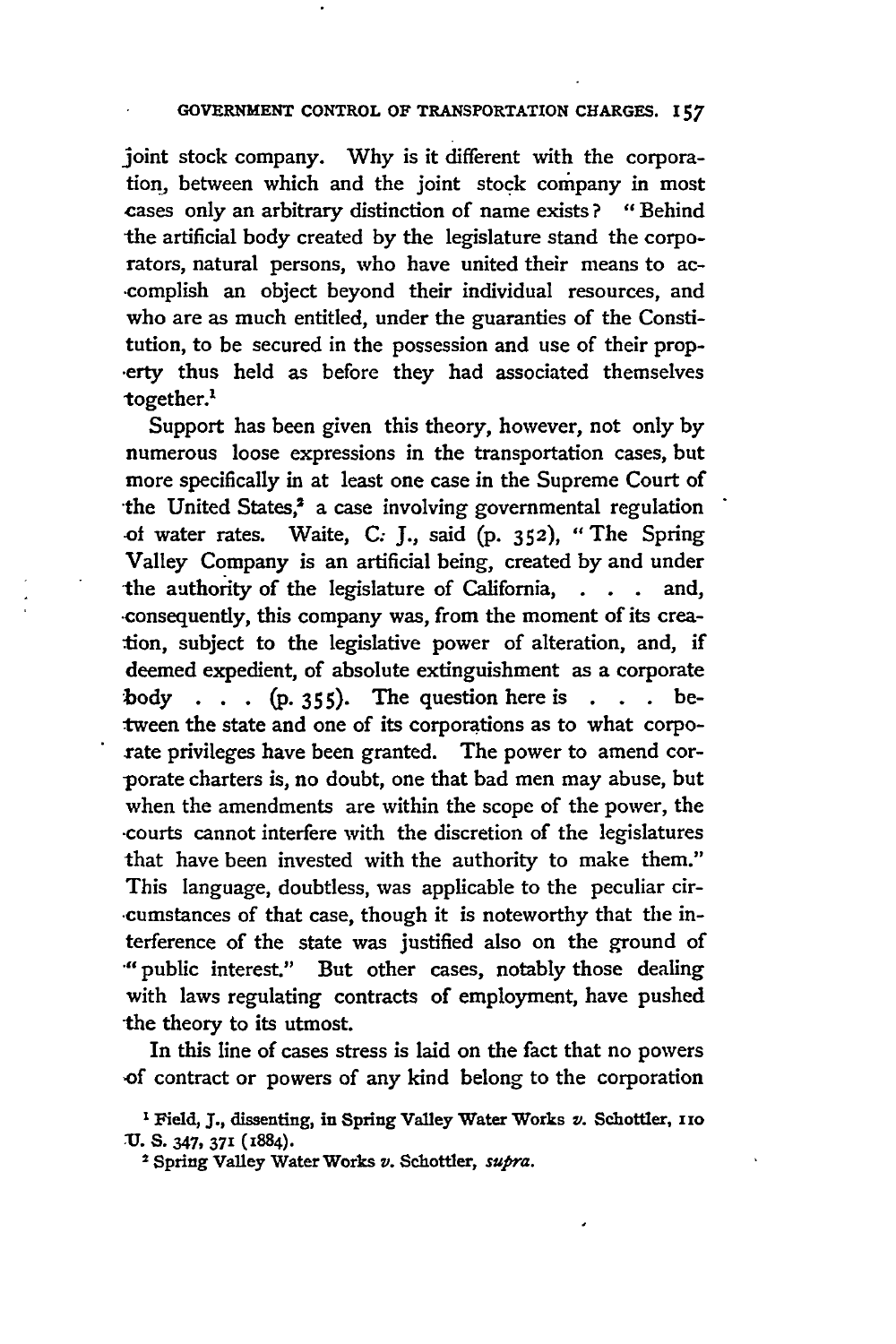until conferred upon it **by** the state; that also, under the right of repeal, all capacities of every sort may be at once withdrawn, with or without reason assigned. How much more,. it is urged, ought the state to have the power to *modify* those privileges which it alone has granted, and which it alone may take away.1 But these cases have been disapproved **by** the latest expression of judicial opinion on the subject. The Supreme Court of Massachusetts,<sup>2</sup> when asked, "Is it within the constitutional power of the legislature to extend the application of the present law, relative to the weekly payment of wages **by** corporations, to private individuals and partnerships **?"** replied: "We know of no reason, derived from the Constitution of the Commonwealth or of the United States, why there must be a distinction made in respect to, such legislation between corporations and persons engaged in manufacturing when both do the same kind of business." The court points out that the statutes in question *do not purport* to be passed for the purpose of restricting the *corporate powers* of corporations.

The apparent paradox in the statement that the state may arbitrarily, if you please, bring a corporation into being, and likewise deprive it of being, as it may not an individual—while yet the corporation, *during its life,* has substantially the same property and contract rights as the individuals who compose

**1** Mr. Justice Brewer, dissenting, in **Budd** v. New York, i43 **U. S. 517, 552 (1892),** says: "I believe **. . .** that government can prescribe compensation only when it grants a special privilege, *as in the creation of a corporation* (italics mine), etc." Braceville Coal Co. v. Peo., 147 Ill. 66 (1893), pronounced unconstitutional an "interference" law applying to certain enumerated corporations, in part because the constitution of Illinois forbids amendment of corporate charters **by** special laws. Shaffer *v.* Mining Co., **55 Md.** 74 (1874), held valid a "Truck Act" relating to corporations, while expressing the strongest reprobation of any such restriction of individual employers. State v. Browne **&** Sharpe **Mfg.** Co., 18 R. I. **i1, 23** At1. 246 (1892); Leep v. R., **58** Ark. **4o7, 25 S.** W. *75* (1894) **;** Hann *v.* State, 54 Pac. (Kan.) **13o** (1898), *accord.* The distinction receives some countenance also in State *v.* reel Splint Co., **36** W. Va. **802 (1892).** Other cases almost universally have treated all employ**ers,** whether corporations or individuals, as alike subject to, or free from, such state regulation.

2 Opinion of the Justices, **363** Mass. **589 (1895).**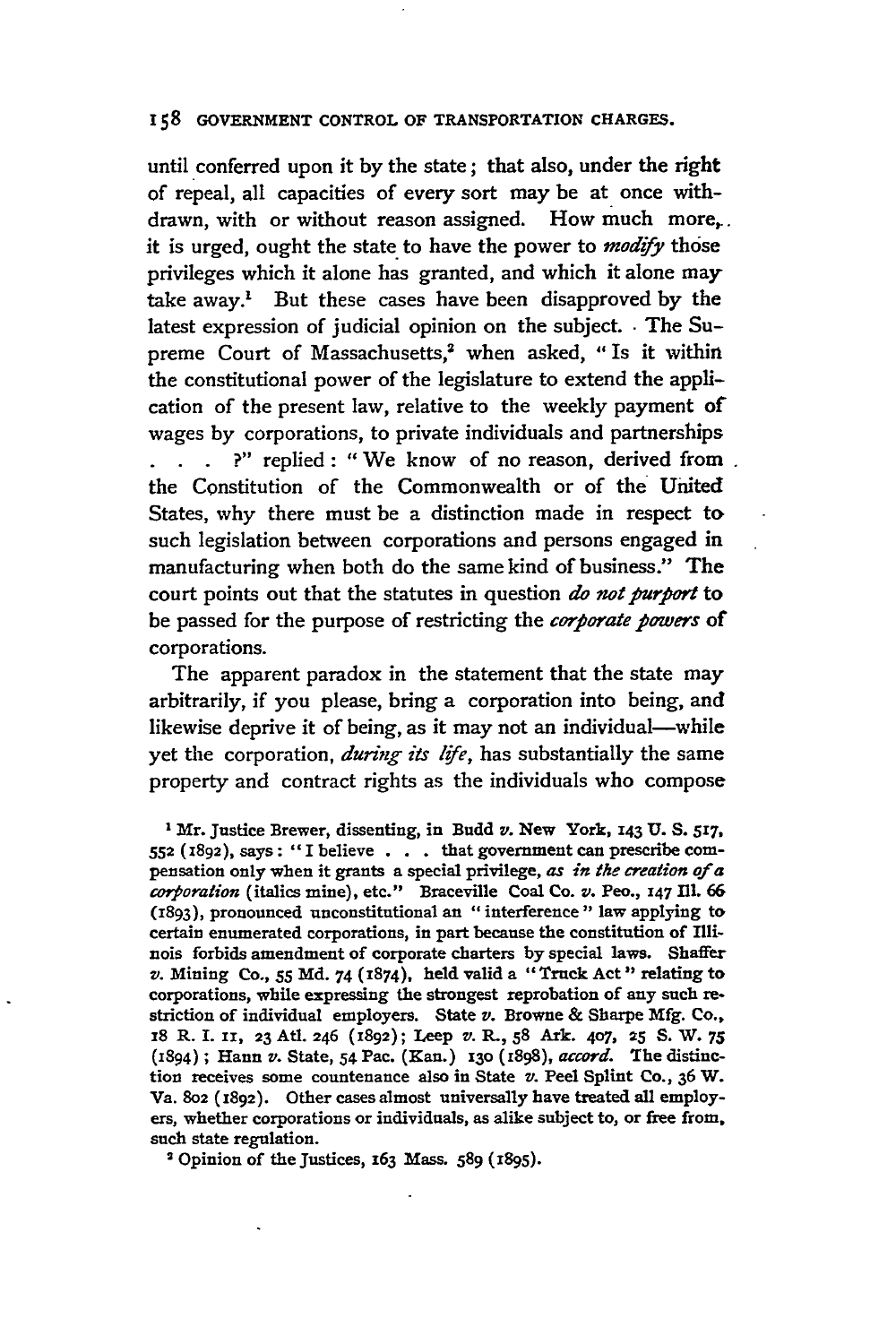it-is explained very well by Mr. Henry Winslow Williams.<sup>1</sup> The divesting of the corporation of control over its contracts, while it is "still an existing person and recognized as such in the law," Mr. Williams shows clearly, would operate to restrict the rights of the corporators precisely to that extent. On the contrary, a withdrawal of the charter would leave the corporators free to act in their individual capacity with respect to the property and business formerly controlled **by** them in the corporate name. In short, we are brought to the conclusion with which this section began, that partnerships, joint stock associations and corporations stand, in substance and reality, on the same footing.

(b). *Persons Under Special Governmental Favor.*

Under the second sub-head come the "legal monopoly" theory propounded by Mr. justice Field in his famous dissent in *Munn v. Illinois,* and by Mr. Justice Brewer in his equally well-known opinion in *Budd v. New York,* and the "enjoyment of public franchise" explanations of legal control of railway rates.

The principle here indicated is sometimes expressed as follows: *"Where peculiar privileges are granted by the state, .peculiar responsibilities supervene, and special regulations may be imposed." 2*

What are these "peculiar privileges?"

They may consist in the monopoly of something before open to competition. In this case the philosopher of individualism should make his objection before the later stage of mere regulation is reached. Grant the monopoly, and slighter control certainly follows, as the greater includes the less. Mr. Justice Brewer says:

"It is suggested that there is a monopoly, and that that

**I See** Mr. Williams' able article, "An Inquiry into the Nature and Law of Corporations," 38 AM. LAW REG. (N. S.), p. 72, et seq., Febru-.ary, 1899. The statement in the text, of course, does not have reference to cases in which special reservations of state control have been made in the original grant. Then the regulation is a part of the contract, and is exactly what was bargained for by the natural persons "behind the corporation." 2 State v. Speel Splint Coal Co., 36 W. Va. 802, **81x (1892).**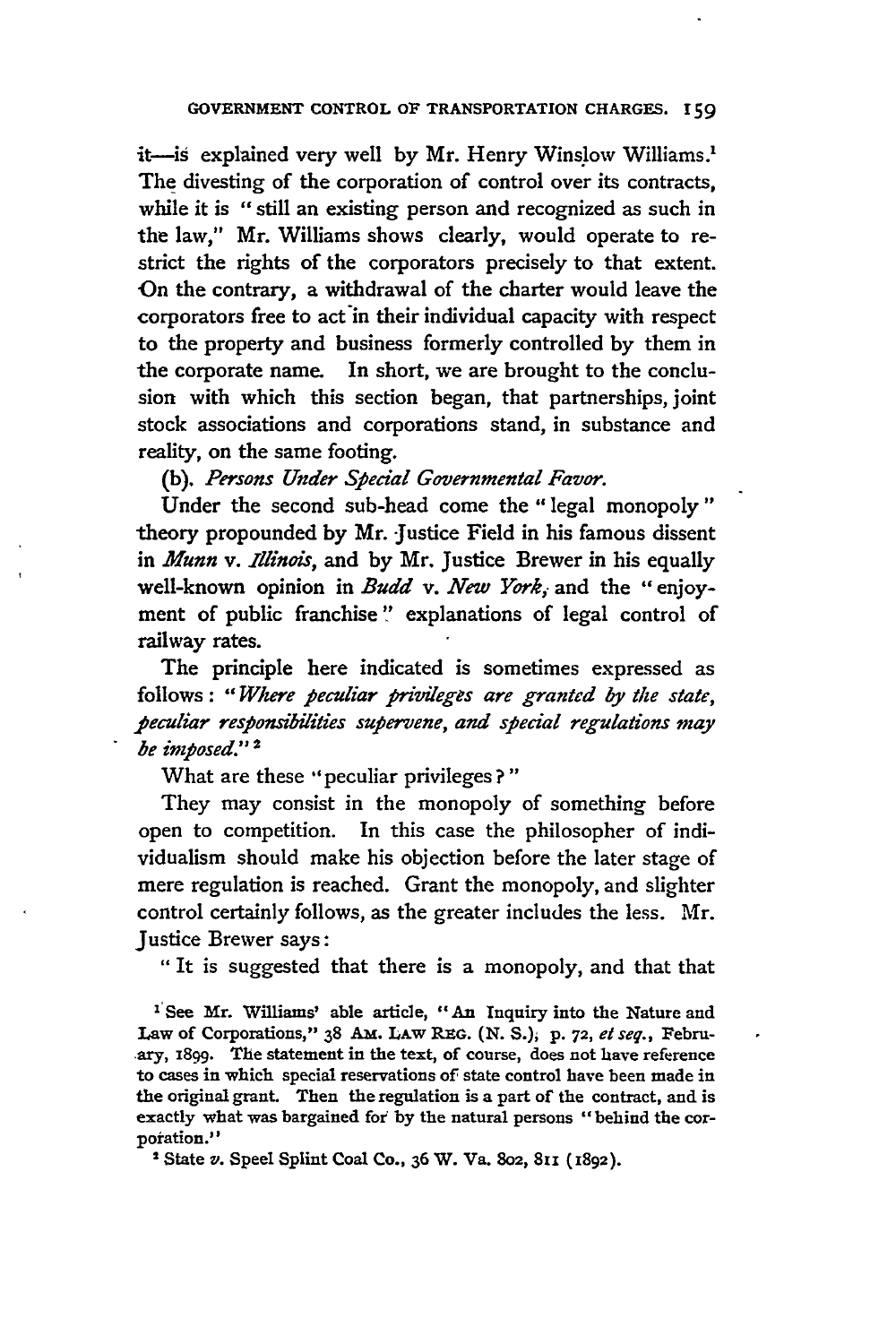justifies legislative interference. There are two kinds **of** monopoly; one of law, the other of fact. *The one* exists *where exclusive privileges are granted. Such a monopoly, the* law which creates alone can break; and being the creation of *law jusifies legislative control"* (italics mine).' Apparently it does not occur to the learned justice that any inconsistency is involved in the defence of regulation by monopoly, of partial control by absolute control. But this argument supposes first a monopoly, a legal monopoly. How do you get that monopoly? Without doubt by a species of "interference" compared with which "regulation" is mild indeed. Would the situation in *Budd v. New York* have been aided had the legislature first declared the elevator business a monopoly, and *then* proceeded to specify the rates of compensation ? This question seems to be answered in the asking. If a business in its nature is incapable of government regulation, it is also incapable of being rendered a monopoly **by** governmental action. The "legal monopoly" theory, then, appears to be a mere truism, or else it is without meaning, as applied to actual cases.<sup>2</sup>

The government may favor corporations of a certain class by giving them privileges beyond those usually bestowed. Thus a mining corporation may have added to it the right to lay out towns, to run a railroad or line of steamers, or to engage in manufacturing. Such privileges have been held in some cases to give the legislature control over the beneficiaries to a degree beyond that over persons or corporations not so favored.<sup>3</sup> If the right to interfere was reserved by the state as a condition of the additional grant, certainly it would be a part of the contract, and its exercise can become no cause of complaint to the corporators. But in any other case,

**I** Budd *v.* New York, dissenting opinion, **143 U. S. 517, 550 (1892).**

**<sup>2</sup>**It would seem that Allnut *V.* Inglis, **12** East, **527** (I8io), the case of the London wharfingers, which the dissenting justices in the various grain elevator cases have declared to be no precedent for regulation, because of the legal monopoly there involved, is really a precedent, if for anything, not only for what was alleged, **but** even for more than anything now contemplated in this country.

<sup>3</sup> See the West Virginia cases, *supra*.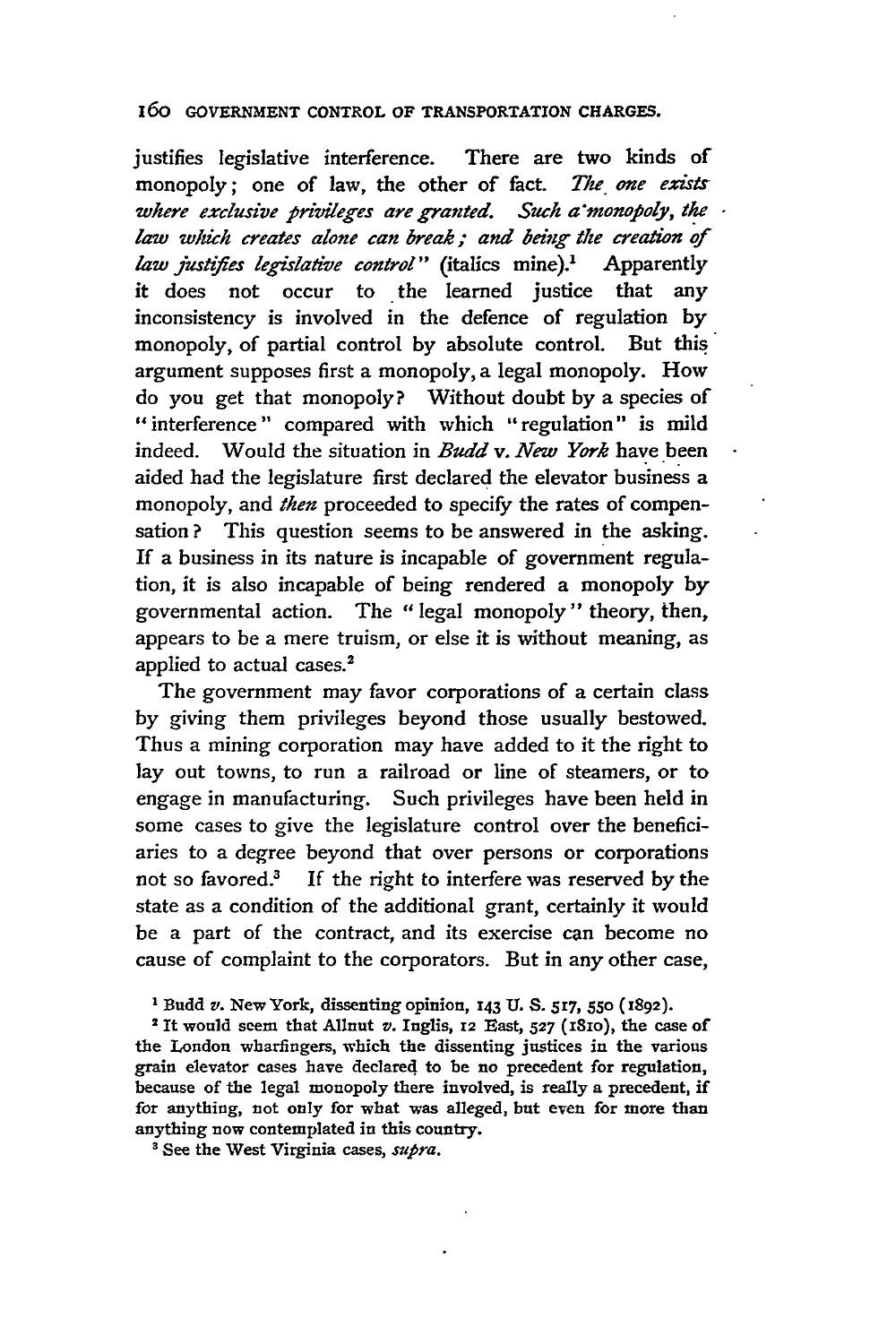the same objections would seem to apply here, as to the theory based on the original bestowal of corporate privileges. Besides, to continue the mining illustration, a regulation such as the eight-hour law upheld in *Holden v. Hardy*,<sup>1</sup> or a "Screen Act,"' which should be valid as to mines owned **by** specially favored corporations, but invalid as to mines owned **by** ordinary corporations or **by** individuals, would be absurd in its inefficiency.

Again the "special privileges" may consist in the grant of a "public franchise" or license for carrying on a business necessarily involving the exercise of some prerogative of the state, as eminent domain, or the use of the public highways on land or water. **A** discussion of this topic will run almost indistinguishably into that on the second sub-head of the second section, viz.: the "Contract of Public Service." An employment carried on under a public franchise will of necessity be a "public" employment, and an employment recognized as public will for that reason require for its license a " public" franchise. Each is the cause and each the result of the other. The "eminent domain" branch of the state prerogative is perhaps the one really noteworthy in this connection. Just the weight which should be attached to it must be determined by an historical view of the legal control of common carriers, to inquire whether this regulation was exercised before or after the prerogative of eminent domain commonly "subsisted in the hands of a subject." This will involve the further inquiry whether all matters of business now considered public in the legal sense, were not so at the start in the "virtual" or actual sense only, first affecting people generally in their private capacity, and then as a result drawing down the attention of the nation; and whether grants of powers like eminent domain, and regulations limiting the right

**<sup>1</sup> i69 U. S. 366 (1897),** Brown, **J.**

**<sup>2</sup>**Like the one pronounced void in Commonwealth v. Brown, **8** Pa. Super. **339,** affirmitg 6 **D.** R. **773** (I898). The opinion of Rice, P. **J.,** is remarkable for the failure to notice the recent decisions upholding legislation of the kind before the court. The earlier West Virginia and Massachusetts cases are treated at length, but the later decisions practically overruling the others are entirely ignored.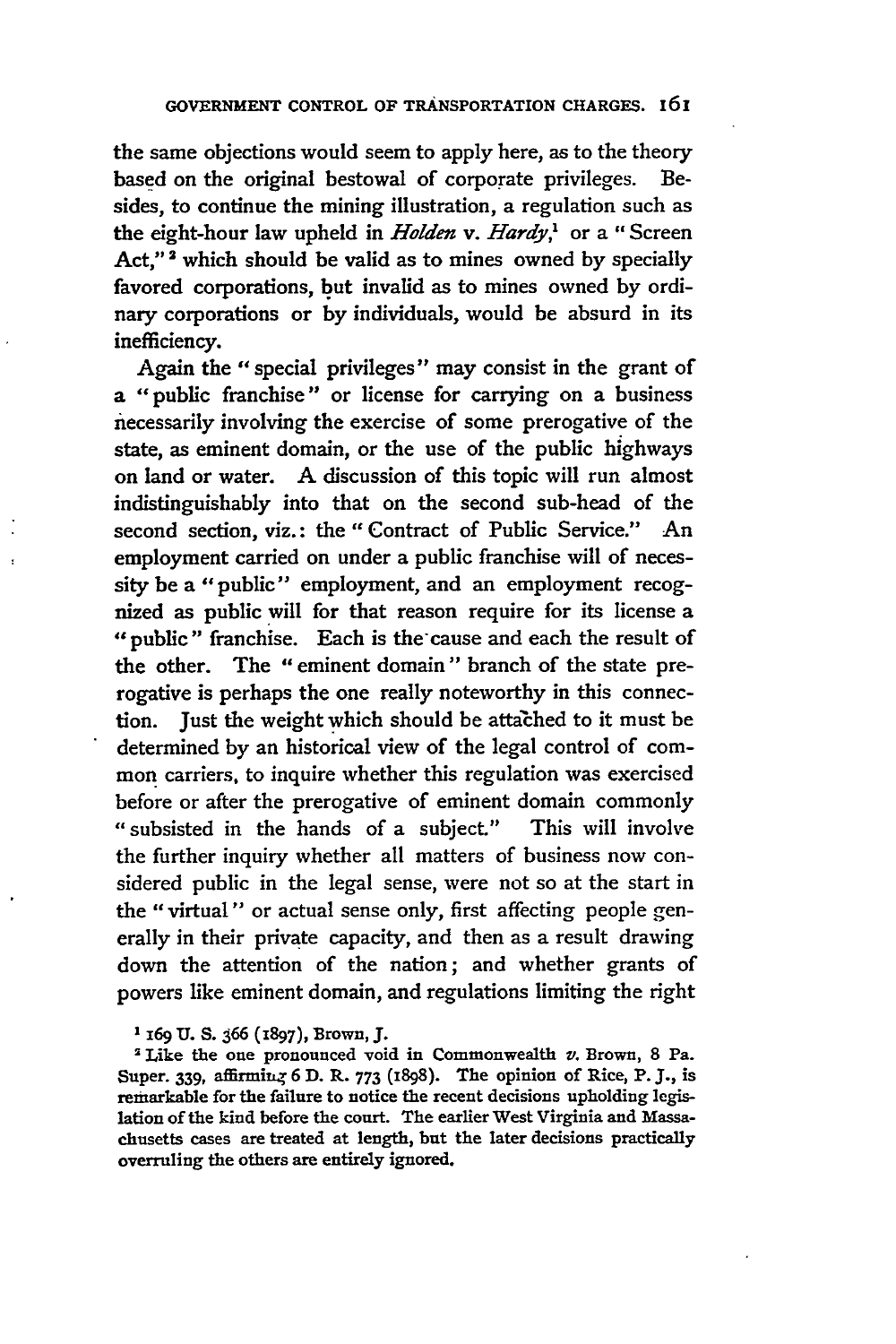of contract, instead of being in the relation of cause and effect, may not rest on a common basis, *i.* **e.,** the public interest in the business. And it may be suggested that possibly the. habit of mind which seeks explanations such as those here treated, may be that which "reads its fundamental ideas **.. .** back into history.'" The discussion under the "Contract of Public Service" will include the matters here touched upon.

2. Public Subject Matter of Contract.

.(a). Sale of Public Commodity.

Certain species of property have been considered not capable of complete private ownership, but to belong to the people in general, or the state. Among these are wild animals and things of a similar nature. In *Geer* v. *State of Connecticut*,<sup>2</sup> Mr. Justice White, quoting from Pothier,<sup>3</sup> classes among res *communes* air, water which runs in rivers, the sea and its shores, and animals *ferw naturw*, and shows that property in wild beasts is regarded as common or in the state over all the continent of Europe. Blackstone' also classes wild animals with air, light and water as peculiarly subject to governmental authority. In the case cited it was held (Harlan and Field, JJ., dissenting, and Brewer and Peckham, JJ., taking no part in the decision), that ownership of game within the limits **of** a state, so far as it is capable of ownership, is in the state for the benefit of all its people in common, and that the police power authorizes a state to forbid the killing of game to be transported beyond its limits. **A** similar decision was *Lawton v. Steele,5* Fuller, **C. J.,** Brewer and Field, JJ., dissenting. In *McCready v. Virginia*,<sup>6</sup> the power of the State

ISee article **by** Dr. **Wm.** Draper Lewis, **36** Am. L: **Reg. (N. S.) p. 4,** January, **1897.**

2 I6i **U. S. 519,** I6 **S. C.** 6oo (1896). *<sup>3</sup>Pothier Trait du Droit de Proprieti, No.* **2z.** See also Code Napoleon (Articles **714, 715).**

4 **2 Bl.** Com. **14,** 394, **410.**

**5 152 U. S. r33, r4** Sup. **Ct** 499 (1894). The statute in question, which was decided constitutional, declared nets, etc., used in violation of game laws public nuisances, which the official game protectors were authorized to destroy.

**6 94 U. S. 395 (1876).**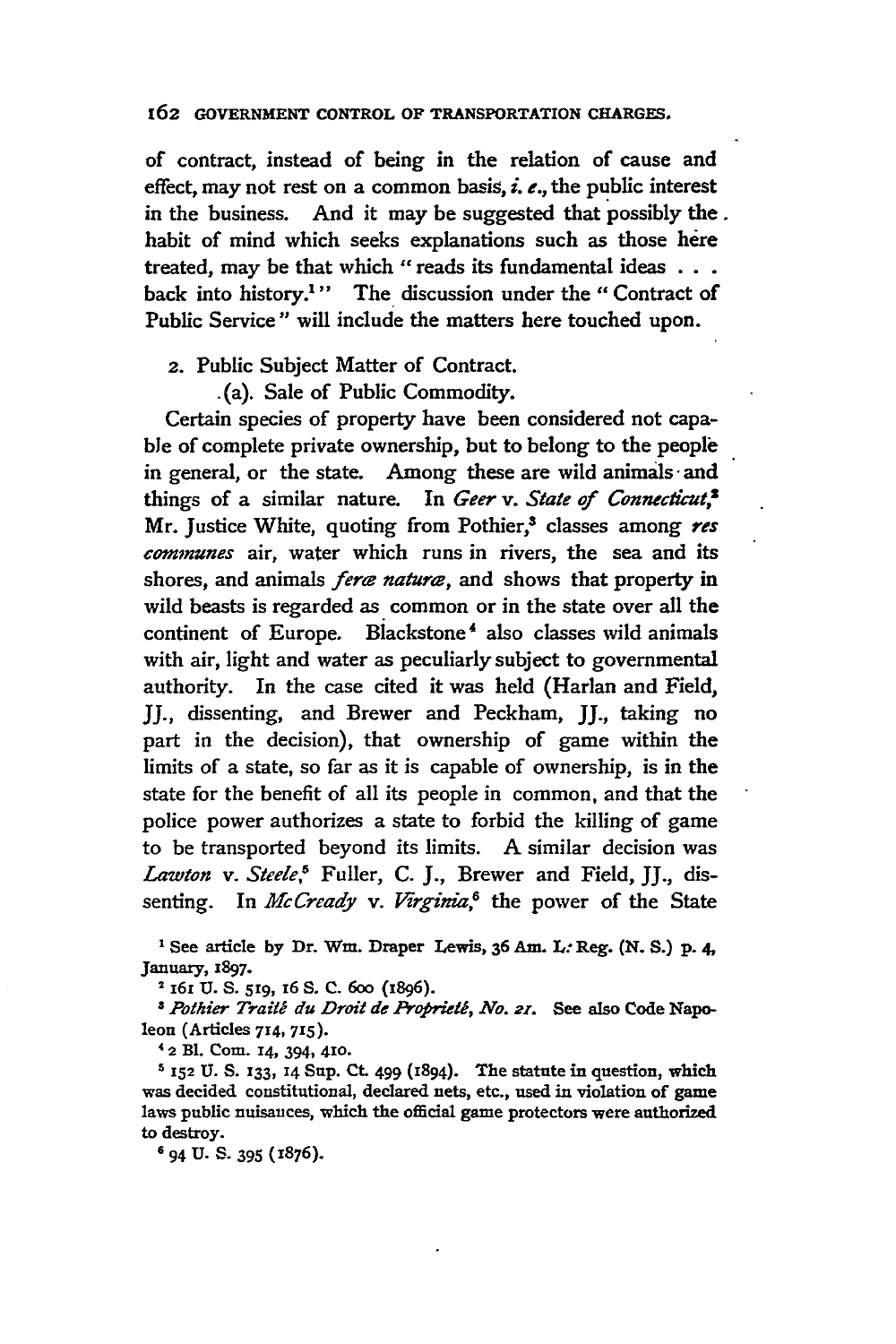of Virginia to restrict the planting of oysters was upheld. In *Commonwealth v. Gilbert'* a statute imposed a penalty on every person who "sells or offers or exposes for sale, or has in his possession a trout," except alive, during the close season. This statute was decided to apply constitutionally to trout artificially propagated and maintained. In *Gendle v.* State,<sup>2</sup> a statute was decided to be constitutional which forbade the taking of any fish in any way for two years, even by an owner of the lake or stream. So, in *People v.* Bridges,<sup>3</sup> an anti-seine law was held to include within its prohibition a lake wholly upon lands of a private owner and unconnected with other waters except with a small, unnavigable stream, and that only at flood time.

*People's Gas. Co. v. Tyner, 5* following the Pennsylvania case of *Westmoreland, Etc., Gas Co. v. DeWitt, 6* classes water, *oil* and gas as minerals *fera natura* subject to the same public control as wild animals. **7** Accordingly, in the recent Indiana case of *Townsend* v. *State*,<sup>8</sup> it was decided that an act punishing the wasteful burning of natural gas in flambeau lights does not deprive the owner of property without due process of law, nor does it violate the rights of "life, liberty and the pursuit of happiness."<sup>9</sup> The Supreme Courts of both Indiana

**1 i6O** Mass. **157, 35 N.** B. 454 **(1893).**

**2 29** Ind. **409,** at **415** (1868).

**s 142** Ills. **3o, z6** L. R. **A.** 684 **(1892).**

' On game and game laws see **8** Am. & Bng. **Ency.** Law, **ro24,** et **seg.** Domestic animals cannot be controlled in the same manner, of course, since there is no public ownership. See City of Helena *v.* Dwyer (Ark.), **39** L. R. **A. 266** (1897), a case in which an ordinance forbidding the sale of fresh pork between June ist and October ist was held void as violating the inalienable right of man to procure food.

**6 131** Ind. **277,** at 281, **282 (x892).**

**6 130** Pa. **235, I8** Atl. **724 (1889).** T The reasons for classing gas and oil among the *res communes* appear to be as strong as those placing water there. The same fugitive character marks all, and it seems that if the hydro-carbon fluids had been known in the days of Pothier and Blackstone, their classification would have been extended to include them.

**a 147 Ind.** 624, 47 **N. U. 19 (1897),** McCabe, **J.**

**9** This marks another successful attempt of the Indiana legislature to control the use of natural gas. State *v.* Gas Co., **x2o** Ind. **575, 22** *N. E.*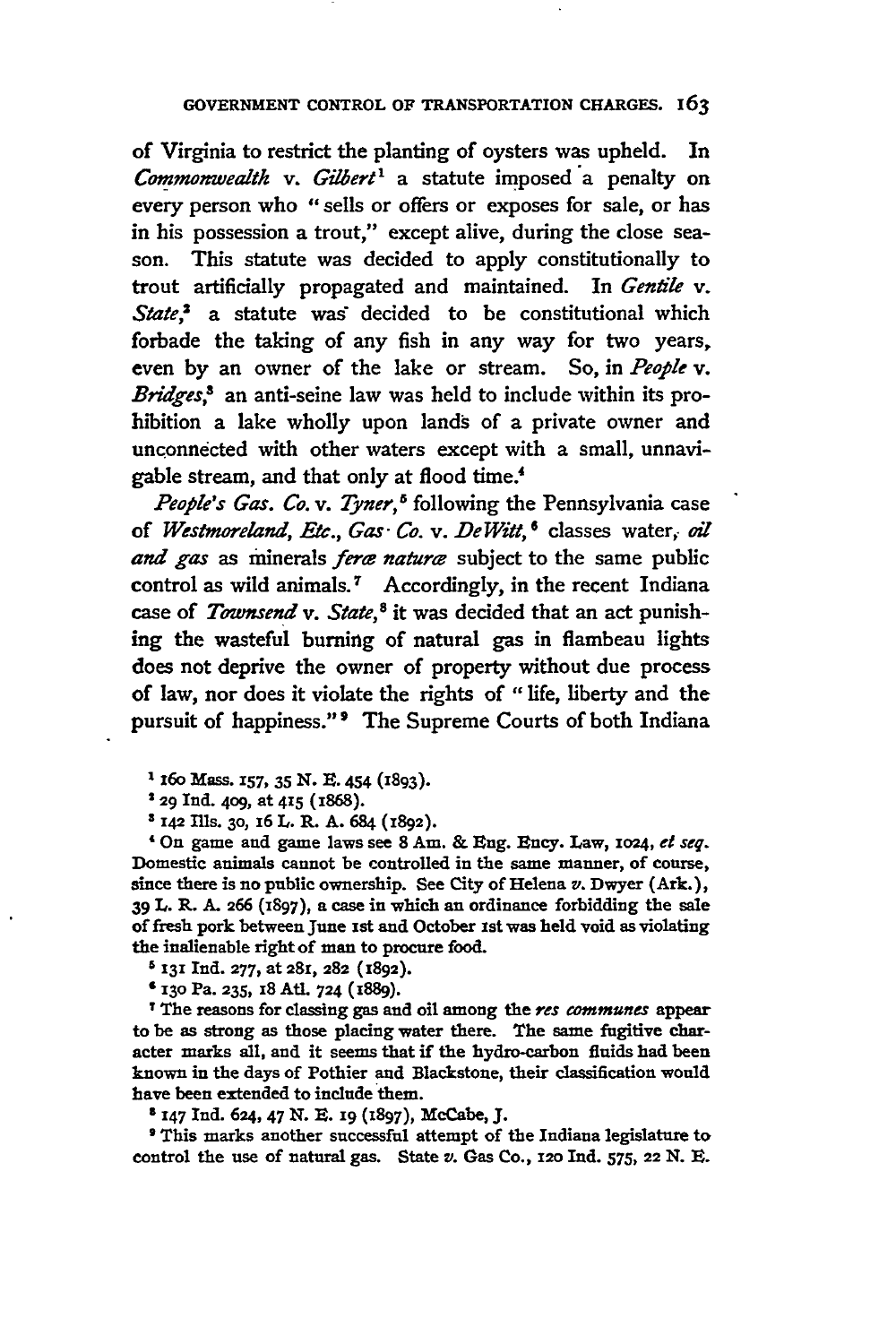and Pennsylvania thus contend that the ownership of gas and oil in their natural condition, as well as that of wild animals, is in the state, which accordingly can make such regulations concerning them as it sees fit. If these decisions be sound it would appear that the state may prescribe the exact manner in which the owners shall use the gas and oil they have drawn from their own land, or fix arbitrarily the prices at which these articles shall be sold, or even prohibit absolutely their use in any form. This ought to furnish a short and easy way with the Standard Oil Company. It would seem from these decisions that the company is making its millions a month from the sale of a commodity which in its natural condition really. belongs to the state.

Land itself, in its "wild" and unimproved state, has never been considered capable of complete private ownership in England. That fact has been used to explain the Irish Land Acts, which violate what in this country would be called the vested property and contract rights of the landlords: The villainous system of "rack-renting," which we have heard attacked so eloquently here and which, in our sympathy for the wrongs of Ireland, we have come to believe the very essence of evil, is nothing in the world but "freedom of contract," applied to the land. Here the advocates of land nationalization or rent confiscation have not yet succeeded in influencing legislation.

Those who favor the nationalization of railroads and other transportation systems, as being what are called "natural monopolies" and, therefore, rightfully the property of all instead of the few, if successful in their schemes would render unnecessary any discussion such as the present. That which

**778 (1889),** declared unconstitutional a law prohibiting the piping of natural gas to any point without the state. This law (which was passed because of the projected piping of gas from the Indiana districts to Chi- ,cago) was said not to be a legitimate exercise of police power, **but an** attempt to regulate interstate commerce. ButJamieson v. Oil Co., 128 **Ind. 555, 28 N. B. 76** (z891), Olds, **J.,** dissenting, held constitutional an act prohibiting a pressure of more than **300** pounds to the inch, which was designed to accomplish indirectly, the same end as that to which the **former statute was directed.**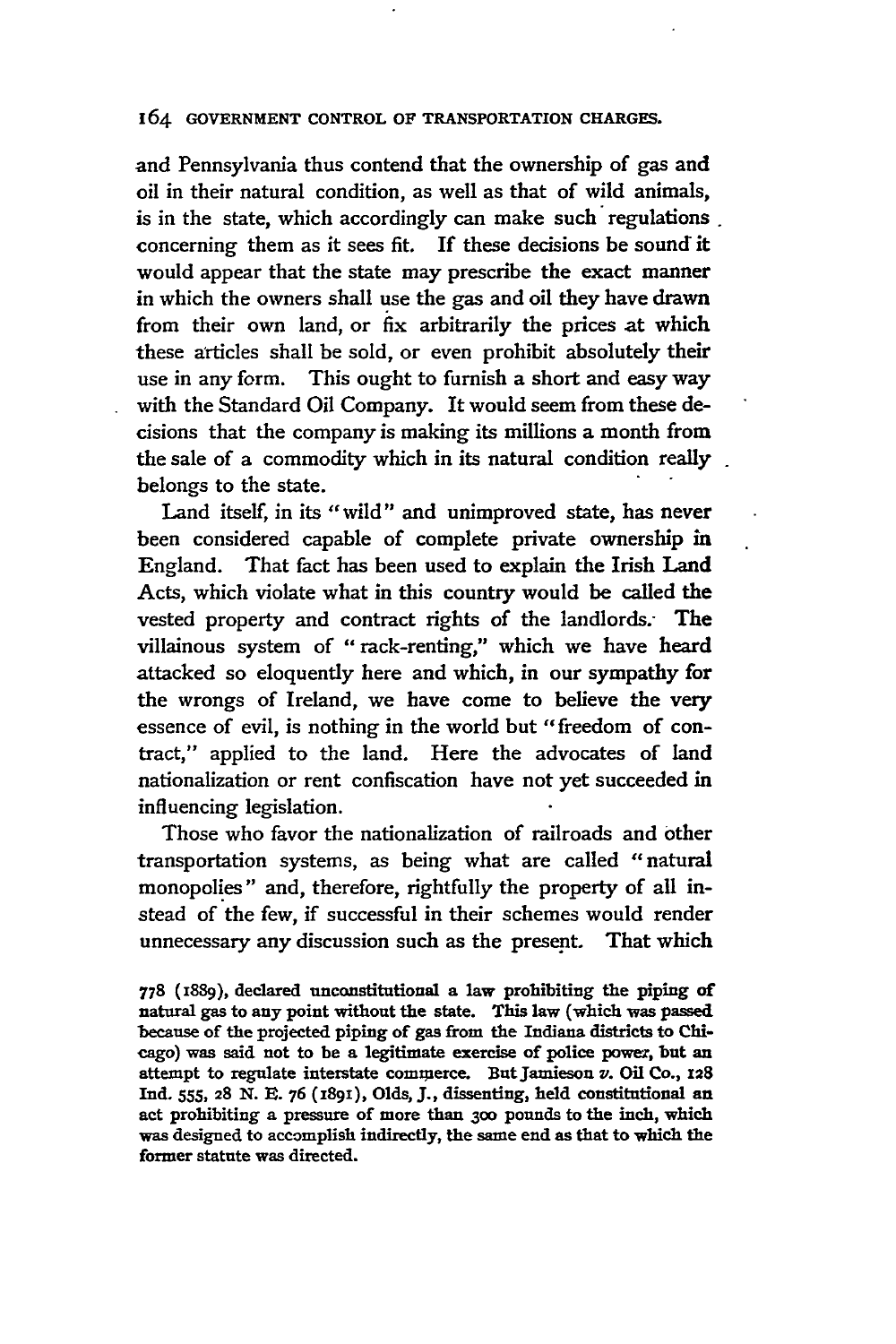belongs to the state, certainly the state could control, and the traffic in transportation facilities would then be the "sale of a public commodity." The countries of continental Europe have quite generally acquired the property in their railroads and street-car lines. Switzerland has just within a few months voted for state purchase of its railroads.

This consummation, to be dreaded or desired, is a possibility of interest as the pole which has as its opposite entire non-intervention, a policy contended for **by** many individualists in the United States, but never actually adopted anywhere. We in America have sought for **fifty** years a halting-place between these extremes. For half a century we have had little or no state or municipal ownership and apparently little demand for it. But an agitation seems to have begun, in Chicago particularly, for city ownership of street railways. The effect of this lies in the future. Just now the discussion under this subhead that is chiefly pertinent to the present inquiry, relates to the early common law regulation of wharfingers, as bearing on the vexed question of "virtual" monopolies, already referred to.<sup>1</sup>

The treatise **De** *Paribus Mars,* of Lord Hale, cited in pretty nearly all the cases dealing with government regulation of contract, asserts that the charges of "public" wharves must be reasonable, "because they are the wharves only licensed **by** the Queen, or *because there* is *no other wharf in that* port." The italicized words have aroused great controversy. The individualists have given an explanation which is pronounced "fanciful " **by** Andrews, J., of the New York Court

1It is hard to understand **why** so much has been **said of the common law rules** on this particular topic. Everybody knows that contemporaneously with the writing of Lord Hale's treatise, there prevailed all kinds of government interference with all kinds of things; and also that little time was wasted **by** the "practical" men who shaped legislation, in elaborating this or that theoretic justification of their action. It is not to be supposed that the statutory enactments alone were mediaeval and that the judge-made common law, which in its sacred purity descended to us and furnished the rule **by** which to measure the grants and reservations of power in our written constitutions, is entirely susceptible of explanation on modern American theories.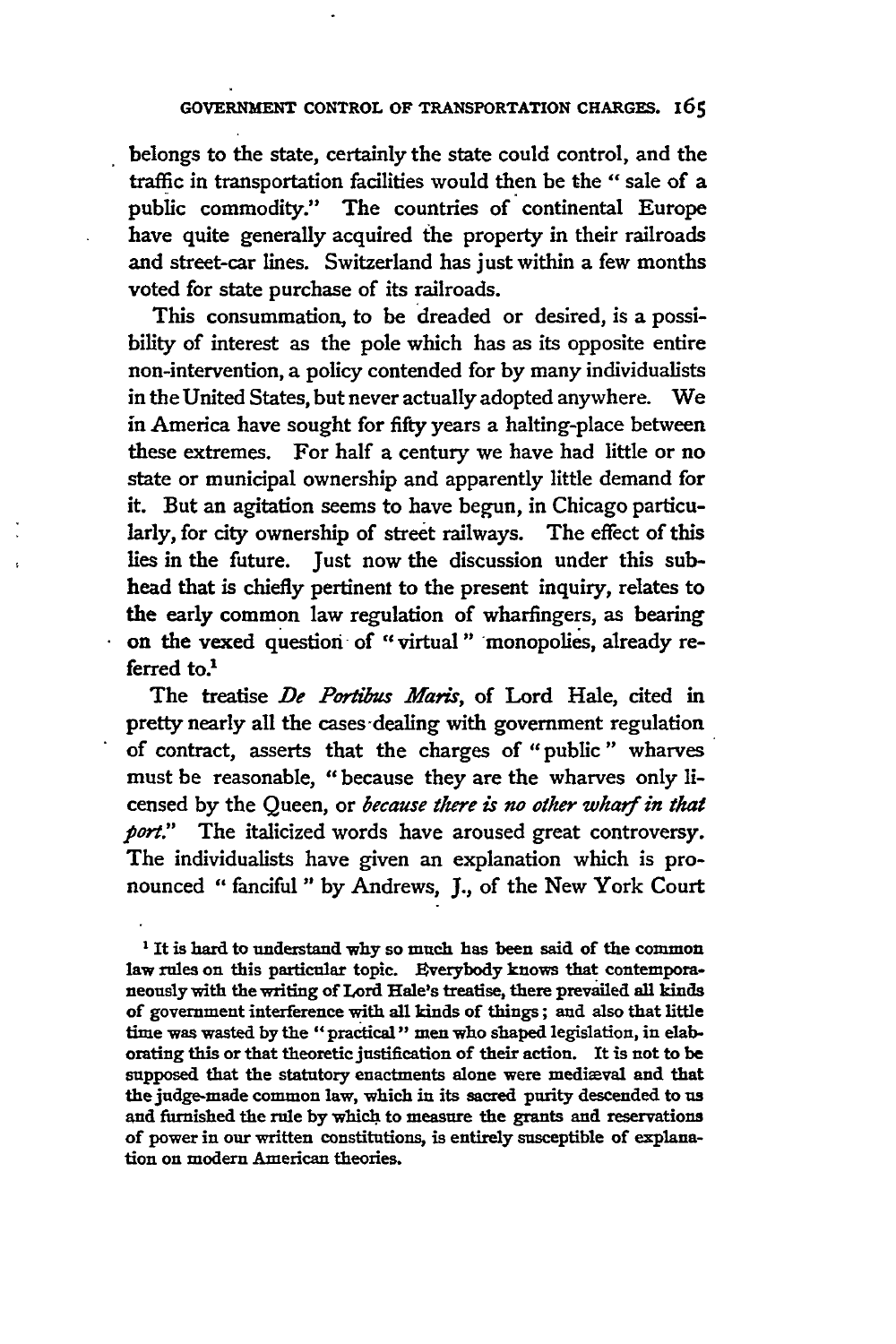of Appeals,' but which has the high support of the late Justice Cooley: " **. . .** The title to the soil under navigable water in England is in the Crown, and ... wharves can only be erected by express or implied license, and can only be made available by making use of this *public property in the soil* (italics mine.) If, then, by public permission, one is making use of the public property, and he claims to **be,** the only one with whom the public can deal in respect to the use of that property, it seems entirely reasonable to say that his business is affected with a public interest which requires him to deal with the public on reasonable terms"<sup>2</sup>-or, as it might be expressed, he is selling a privilege (wharfage) *which belongs to the state.* There are two objections to this argument: (I) It ignores the fact that the property of the Crown in the soil under navigable water was only presumptive, and might be rebutted by evidence of grant, express or implied; and the further fact that no difference is made in the books, as to the necessity of reasonable charge, between wharves erected on private and those on public soil. The same was true of ferries. "No man could set up a ferry, *although he owned the soil and landing- places on both sides of the stream,* without a charter from the King, or a prescription, time out of mind. The franchise to establish ferries was a royal prerogative" which . . . *i"* was vested in the King, as a means by which a business, in which the whole community were interested, could be regulated." **-**

**(2)** It gives the statement of Lord Hale, viz., that private property "affected with a public interest *ceases to be juris privati* only," a restricted meaning no hint of which is found in *De Portibus Maris*, or in contemporary reports and treatises. This acceptance of the decision, qualified by supplemental or different reasons therefor, comes dangerously near treating the words of the jurist *"as* the utterances of

**I Peo.** *v.* **Budd, r17 N. Y. 1, 25 (1889).**

<sup>2</sup> **Cooley's Constitutional Limitations, p. 738.**

**<sup>3</sup>Andrews, J., in Peo.** v. **Budd,** *sufira,* **at p. 17.**